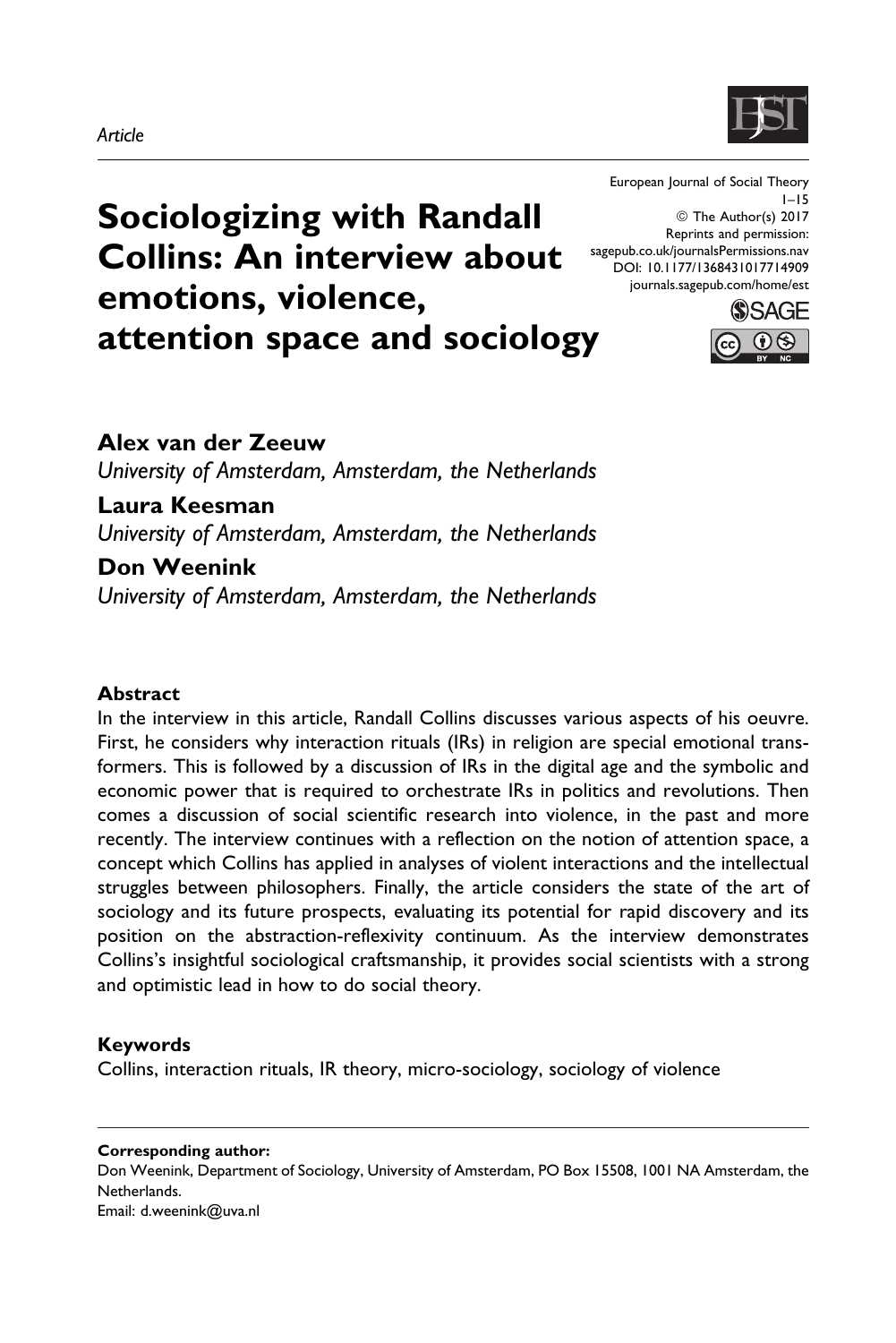In May 2016, Randall Collins visited the Department of Sociology at the University of Amsterdam. On this occasion, we, eight students and staff members, had a conversation with him about his work.<sup>1</sup> This article is based on a transcription of that interview. Randall Collins is one of the most influential sociologists today. He has published on a broad range of topics: education (*The Credential Society*, 1979), historical sociology, including his prediction of the fall of the Soviet empire (in Weberian Sociological Theory, 1986), an extensive program for an empirically rigorous conflict sociology (Conflict Sociology, 2009 [1975]), the dynamics of group emotions and solidarity *(Interaction Ritual Chains*, 2004), charismatic leadership (Napoleon Never Slept, 2015) and sociological theory (Sociological Insight, 1982, and Four Sociological Traditions, 1994). He received the American Sociological Association's distinguished scholarly book award for both his Sociology of Philosophies: A Global Theory of Intellectual Change (1998) and Violence: A Micro-Sociological Theory (2008). In addition, he has published numerous articles in, among others, American Sociological Review, American Journal of Sociology, British Journal of Sociology, and Sociological Theory. Besides his prolific academic writing, he shares his sociological imagination and creativity in two blogs: [sociological-eye.blogspot.com](http://sociological-eye.blogspot.com) and, more recently, [creativity-via](http://creativity-via-sociology.blogspot.com)[sociology.blogspot.com](http://creativity-via-sociology.blogspot.com).

Collins has rejuvenated the work of Max Weber and Émile Durkheim by combining their theories with contemporary sociological insights (see, for example, Weberian Sociological Theory and Interaction Ritual Chains). The intellectual heritage of Weber and Durkheim is noteworthy throughout the interview. The conversation starts with a discussion of interaction rituals (IRs). Building on Durkheim and Goffman, Collins's IR theory was first outlined in *The Sociology of Philosophies* and further developed in *Interaction Rituals Chains*. In both works, Collins argues for a radical microsociology in which situations are the ground zero of social life, and he also elaborates links between micro-dynamics and phenomena which are more extensive in time and space, such as social stratification. More specifically, we consider interaction rituals in religion and as emotional transformers. This is followed by a discussion of how IR theory can be put to use in the digital age – as bodily co-presence and face-to-face contacts play an important role in the theory. The interview continues with a question about the political economy of interaction rituals, more specifically, the symbolic and economic power that is required to orchestrate political movements.

In the second part of the interview, we consider the 'new sociology of violence', a field of study in which Collins's *Violence* (2008) forms a cornerstone. We start this theme by returning to Durkheim and Weber, who wrote surprisingly little about violence in a period of war, and then continue with a discussion of the most important analytical distinctions between physical violence against humans versus structural and symbolic violence. The discussion about violence leads to a reflection on the notion of attention space, a concept which Collins has applied in both his analyses of violent interactions and the intellectual struggles between philosophers. Finally, we consider the state of the art of sociology and its future prospects. The discipline is discussed along the lines of The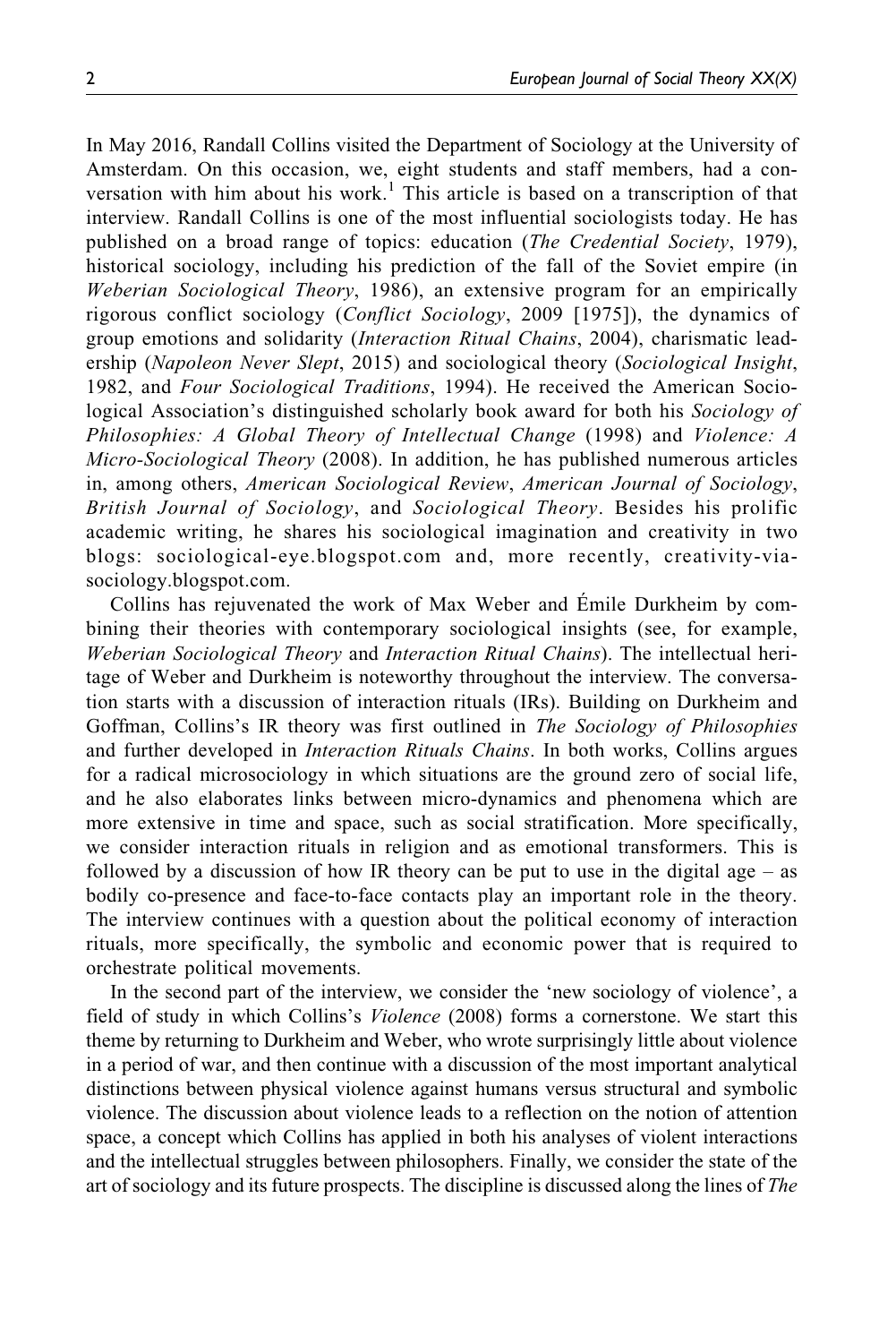Sociology of Philosophies, evaluating its potential for rapid discovery and its position on the abstraction-reflexivity continuum.

In his extensive answers to our questions, Randall Collins demonstrates insightful sociological craftsmanship. Therefore, in our view, the interview provides social scientists with a strong and optimistic lead in how to do social theory.

#### Interaction rituals, religion and the transformation of emotions

DW: You have used the term emotional energy to describe the emotional states of individuals who feel confident and enthusiastic and who feel they want to and can take the initiative. The source of emotional energy is successful interaction rituals. Thus, to some extent, agency in the form of emotional energy is generated in group assemblies. You also state that interaction rituals are emotional transformers. Does it matter for the outcome of the ritual – in terms of emotional energy – what the main emotion is at the start of it? Does the resultant emotional energy differ when the shared mood is mourning, guilt, anger, or happiness?

RC: An interaction ritual always starts with some emotion. The important feature is how strongly it is shared. If the ritual is successful, the starting emotion can turn into a different one. A good example is a funeral. Strong negative experiences can bring people together and turn those emotions into feelings of solidarity. So, is it irrelevant what emotion it starts out from?

I think it does matter which emotions are used in an interaction ritual. Part of my thinking comes from religious rituals, from which Durkheim invented the concept. Other situations are similar to religious rituals, like sporting events and concerts. These have magical moments of collective effervescence; the feeling of being absorbed in a group. Then what does this say about religion in particular? I came to the conclusion that there are two things that are specific to religion.

One is a sense of time. Religions almost entirely point back into the past. This is overwhelmingly strong in Judaism, a religion that is almost completely about remembering historical events of 3,000 years ago. The historical focus is slightly less strong in Buddhism but Christianity certainly has it. Religions point to the past and imply they will continue to do so until the end of time or the end of the world. So, religious rituals distinctively give a very strong sense of ourselves as a group of believers embedded in time.

The other thing specific to religious IRs is the kind of emotions involved. A key emotion is a feeling of awe, that there is something more important and bigger than us. It is not just the common emotion of joy. Winning a football game is not at the same level as a religious experience. Winning a football game is something you get over pretty quickly, within a few days or so. So, yes, there are distinctively religious emotions. Christianity is a wonderful example of transforming emotions because it starts out with an emotion of extreme sorrow: the crucifixion. Then this is transformed into feelings of joyously rising together again. Other religions use different versions of transforming emotions.

Buddhists use different emotions, diffuse moods rather than strong emotions. Zen meditation is a technique for getting into a mood of tranquility. This also is a shared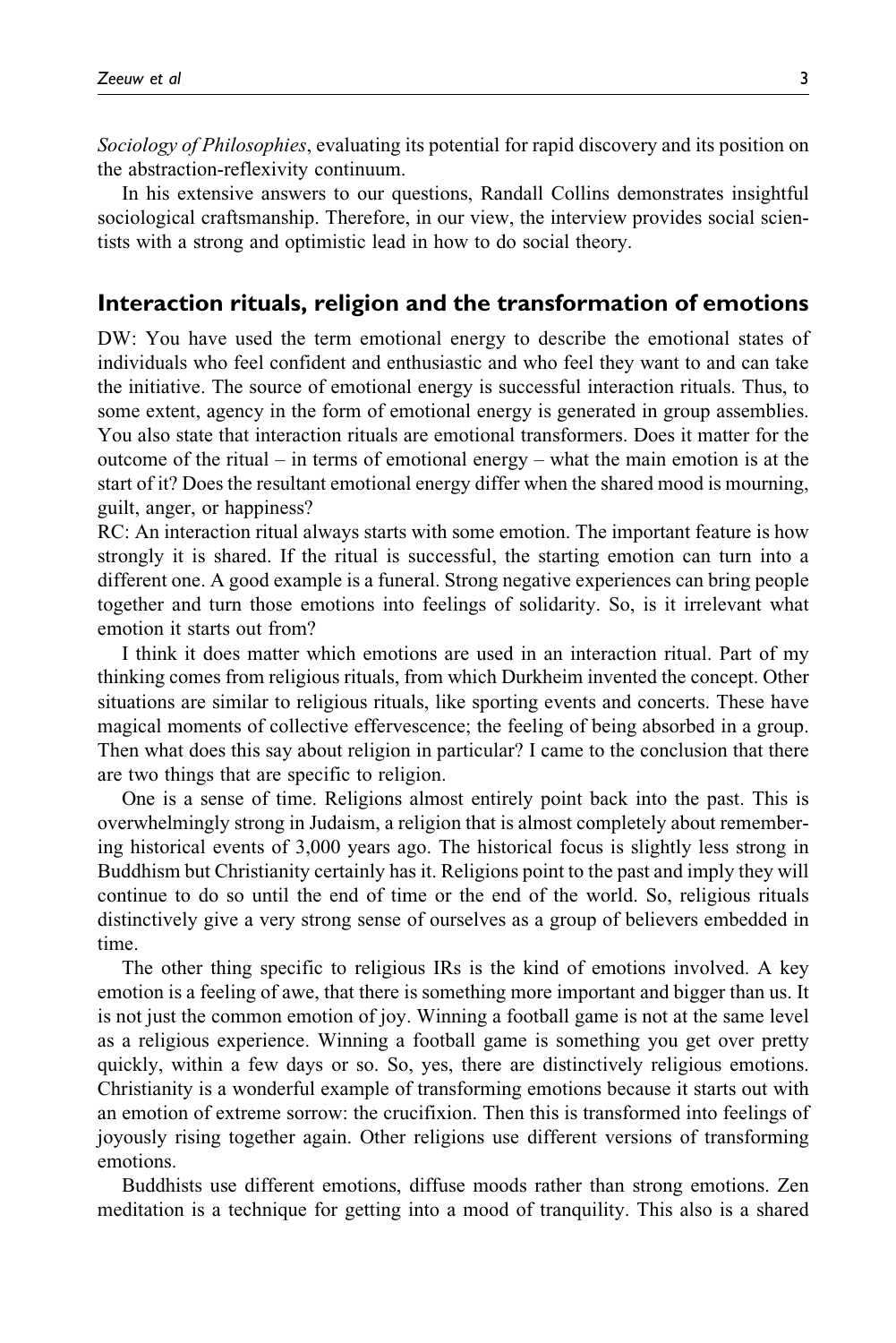mood. Unless you are a very advanced meditator, you cannot do Zen by yourself. This is disguised by famous stories about the lonely Zen meditator. But those were the great masters at the peak of their careers. When you learn to meditate, you start out meditating with other people in the same room. That is when you get some of the feeling of what it is about, even if you are not very good at it. If you leave the group, you find that you are not good at it at all. It is much more social than I thought at first. It appears that no one ever starts meditating alone. It is only once you have reached certain levels that you are allowed to go off and meditate by yourself. According to the ethnography of Michal Pagis (2015), while you are meditating, you are not supposed to talk but you are very aware of each other. You have non-verbal micro-interactions with each other, that support the mood of tranquility. The social context around Buddhist meditation is very important. That is how I came to the conclusion that enlightenment is only possible in a society where the majority of the people believe that some people experience enlightenment and give them great respect for it. In traditional China or Japan, becoming an enlightened master meant that you had the right to found your own monastery or to inherit a monastery from another enlightened Zen master. In western societies, meditation is an individual practice that is not connected to anything else in society. For that reason, I do not think that people in western societies can have enlightenment in the same way they could in the past.

# Interaction rituals in a digital age

AZ: In some cases, it seems like interaction rituals thrive in digitalized forms. For example, in hacking communities, in online dating, or in e-sports. In these instances, interaction rituals are specifically designed for use via a digital medium. Some people are so accustomed to these kind of mediated interaction rituals that they actually feel less confident or even experience discomfort if these interaction rituals were to take place with people in actual close proximity to each other. In these cases, the mediated forms of these interaction rituals would generate more emotional energy than their face-to-face counterparts. What would this mean for future studies in IR theory?

RC: In the book *Interaction Ritual Chains*, a diagram in the second chapter shows the variables that make rituals stronger or weaker or even fail. This was my argument against the functionalist period of ritual analysis before 1970. At that time, the theory was: 'when things go well, the rituals are working, when things go badly, then people use rituals to make things go better'. If that were true, then the analysis would be tautological. We have to look at the variables that make an IR succeed or not, and see in each case what the different outcomes are. Some areas are genuine challenges to the theory, especially in the era of electronic media. Do you actually have to meet face-to-face to experience intense solidarity? This is examined in Rich Ling's (2010) book about mobile phones. He concludes that you can have interaction rituals over the phone but they are not very strong and therefore the people who have them over the phone also want to see their interaction partners face-to-face.

What would we expect to find about people who prefer interactions via digital media? Think of it as an interactional market where people have different things to offer to each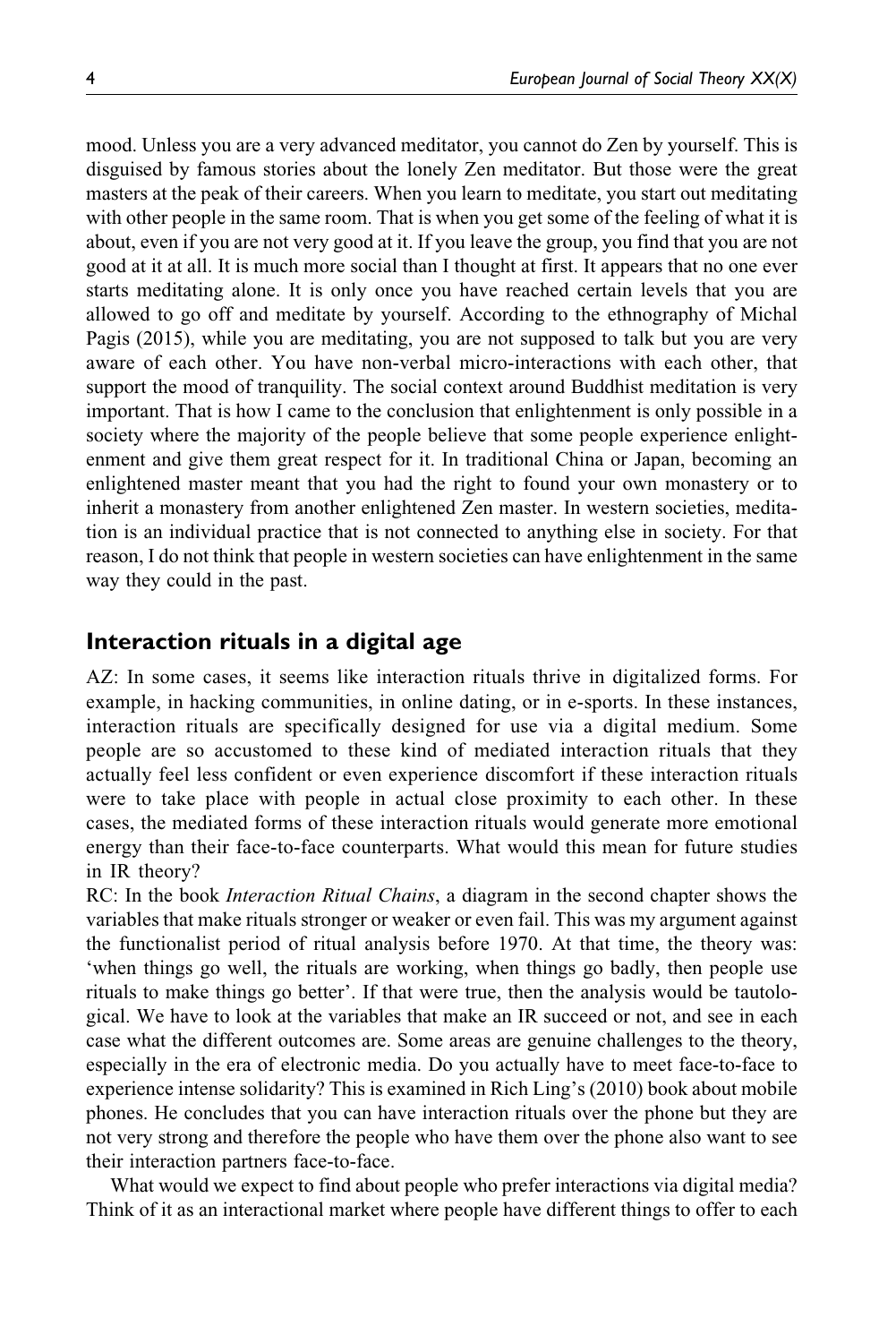other in terms of emotions or cultural capital, and different opportunities of access to other people. Some people have very good positions in interactional markets and some people have not, a continuum between people who have great interactional capital and those who have moderate or little interactional capital. A hypothesis is that those people who prefer online interactions are the ones who do not have very much cultural or other sorts of capital. Digital media are pretty recent and their use is very age-graded. Most of the people who use the social media heavily are quite young and probably do not have very high social positions. Some of them have very low positions, such as teenagers, in contrast to adults.

People in important economic and political positions almost always meet face-to-face for important business. Their success depends on being able to exert emotional influence over somebody and to pick up clues of what they are dealing with. Steve Jobs had a tremendous influence on making digital media possible, but he never liked to use email; he always wanted to meet face-to-face. On the other hand, people who do research on digital media say that it can free you from having to make an immediate response. It gives you more time to strategize or control the emotional element. Timing is important in face-to-face rituals, because if you have a slow timing, the other could notice alienation or hesitation; if you have a good interactional rhythm, it indicates solidarity. Again, this suggests to me that connecting primarily by online media is associated with weaker social positions.

In the strongest forms of social solidarity, the body is a necessary ingredient. This is particularly true in sexual attraction. But will this change in the future? We could design a device to directly stimulate the part of your brain involved in sexual arousal. You would not actually have to meet your lover, but just turn on a part of your brain. I have not thought about all the possibilities but this might become an electronic version of heroin addiction. Why would you need another person when all you need to do is turn on a device that gives you pseudo-sexual feelings? The difference might be that heroin, and other such substances, cause you to develop tolerance and side effects that make you sick. It might be that an electronic addiction would have less side effects. Still, people who are very strongly addicted are not very good at doing anything else. My prediction is that the people without an electronic addiction would control the people with an electronic addiction. When digital media are developed to artificially provide the kind of things that are generated in interaction rituals, then more people become encapsulated in digital media and stop doing anything else. The powerful people would be the ones who could use the media to just the extent that they need them, but also meet face-to-face to create alliances and gain dominance.

Stratification is an aspect that media enthusiasts generally ignore. It is not to say that we should throw away either interaction ritual theory or throw away the significance of digital media. The findings of Durkheim and Goffman and their followers give some strong mechanisms that work throughout history with different strengths of their variables. In a future in which there are even more digital media, the variables in the theory of interaction rituals will continue to operate. IR theory may be modified but it would still be a key to understanding social behavior in a very digitalized world.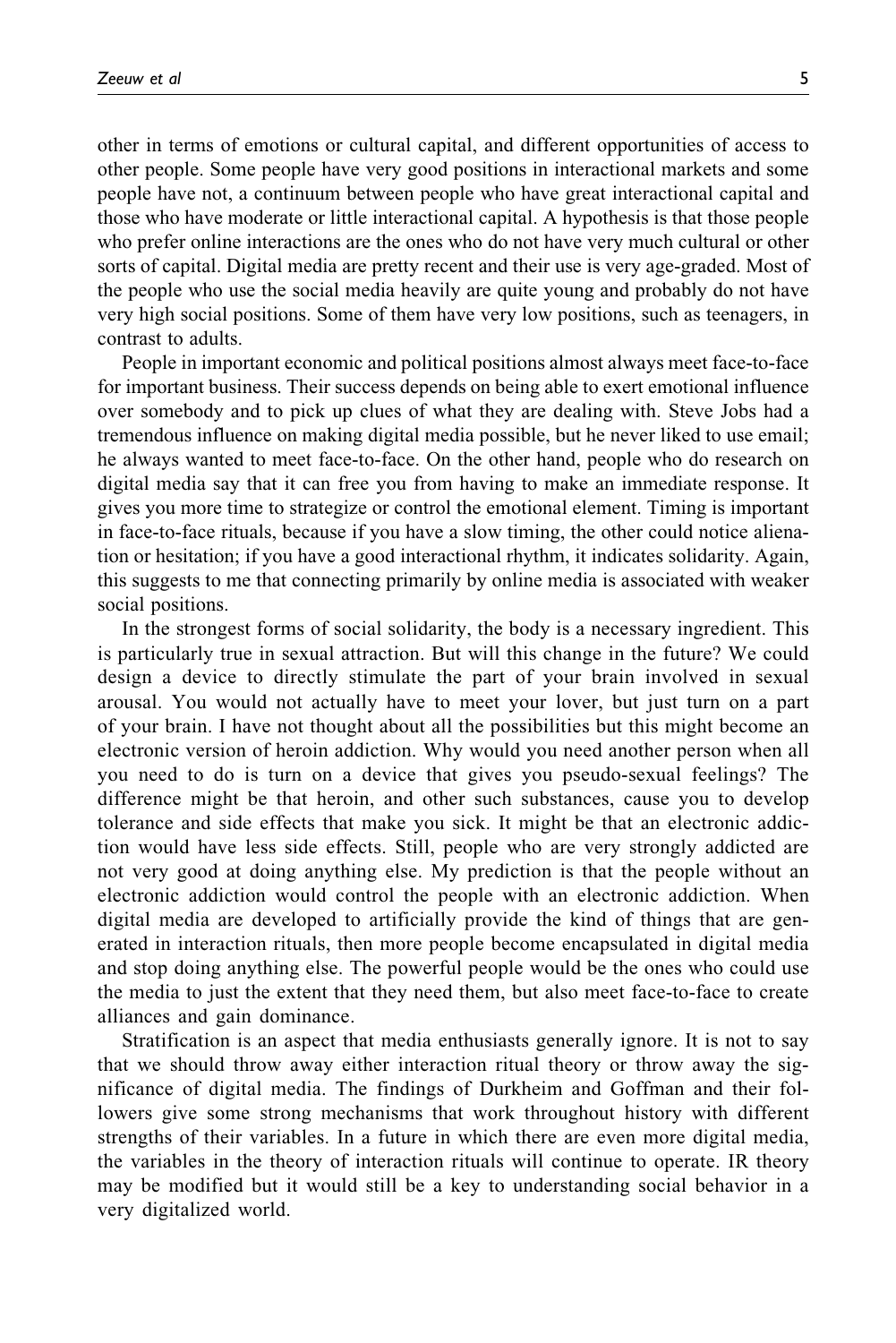#### Political economy of interaction rituals

JU: You state that people seek to maximize their emotional energy. For this, they need other participants, which creates a market of supply and demand. But what is missing in that picture are the people who organize or who stage the interaction, for example, in politics where people with lots of money try to influence these processes. In order to understand which symbols charge people with emotion, would you also have to look at how the interaction ritual came about? Who brought everybody together?

RC: Everything is worth getting into our picture but how strong are the various effects? A lot of money is put into political advertisements but those advertisers are naïve. The creators of political advertisements think they can easily manipulate people's opinions. On the contrary, I think that human beings are quite good at picking up whether other people are in an authentic or an inauthentic rhythm. Generally, all politicians are very inauthentic. For one thing, they have to give the same speech over and over again, so it becomes routine for them. And, if you are good in politics, then you have to make deals and change your position from time to time. When politicians first appear, they may seem more consistent and authentic and they become more inauthentic as they go along. Politics is basically an inauthentic kind of activity. Micro-sociology shows that people are actually quite sensitive to picking that up. This is why politicians may spend a lot of money on TV advertisements and still lose the election.

Newly developed symbols usually have the strongest emotional charge, and this happens through the delegitimation of old symbols. The delegitimation of old symbols is an emotional shift that helps to develop new symbols; failed rituals open the way to new rituals. The first few years of the French Revolution of 1789 show this clearly. Most of the things that were highly legitimated in the old regime became negatively legitimated during the revolution. Meanwhile the French developed entirely new symbols like wearing the revolutionary cockade on your hat – you could be killed for not wearing it. Micro-processes became central once the government of France had broken down. Politics depended on which group could create emotional domination in the assembly halls of Paris. Behind these were smaller groups who would meet and plan how to manipulate the assembly. France became a series of giant Durkheimian gatherings, which generated a series of new symbols and charismatic leaders.

In such situations, it does not look like people can buy their way into power. It has some effect in normal times in democracies. But in periods of state breakdown with widespread mobilization of crowds and movements, emotional resources are more important than money. The American civil rights movement of the 1950s and 1960s did not come about because of monetary inputs. It was supported by the higher classes in some places, but this was not its main source of strength. The Nazis became the most popular movement in right-wing politics in Germany in the 1920s by deliberately trying to invent symbols. The Nazis were very concerned not to look like the other conservatives. The conservatives would march in the main streets with old German flags from the pre-Weimar period. Hitler explicitly said that he wanted his movement to look different. So, they invented their own uniform and their own symbols, like the swastika emblem, which contains red because they were trying to attract the left. Instead of marching in the main streets, they marched into the workers' neighborhoods to create excitement by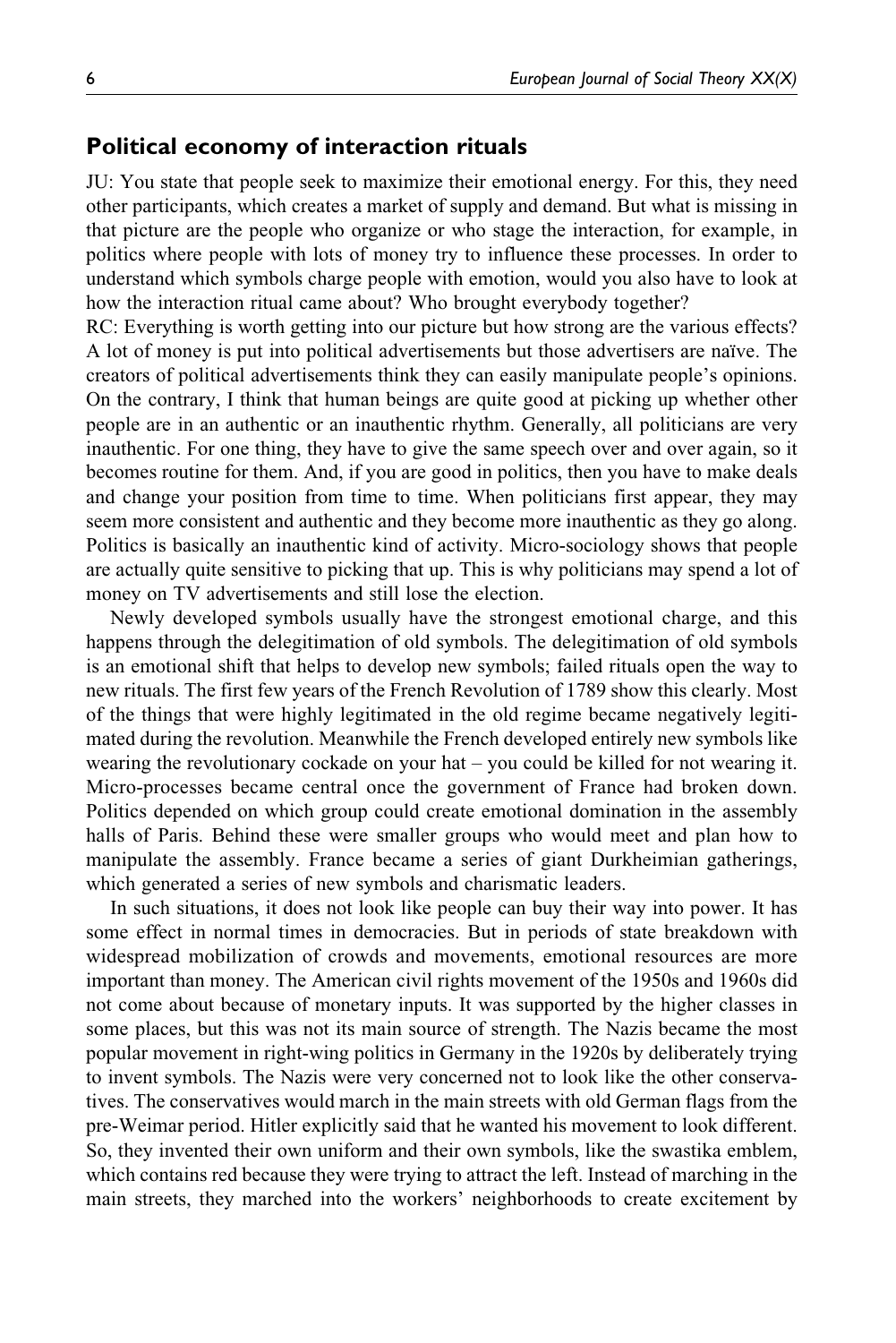fighting with the socialists. Like other social movements, the amount of money it took was not large. The symbolic inventions were more important. So, altogether I am not pessimistic that people with money always control politics. In times of crisis, insurgents usually can invent more powerful rituals.

Most of these historic examples are of groups that invented new ways to assemble and mobilize people. Rodney Stark (1996) has a very good book about the rise of Christianity, which emphasizes the value of having martyrs. The Christians did not set out to have martyrs, but once it happened, they realized it was a very powerful symbolic tool. The Romans contributed to this effect because they would not just put someone in prison or kill them right away, but would take their prisoners all the way to Rome to be judged. Everywhere the prisoners went, there would be a procession around them that put them in the center of attention. The Romans thought it would dissuade people but it had the opposite effect. The collective emotion made it more attractive for people to become martyrs; and having martyrs convinced more people that there must be something important that they are willing to be tortured to death for – that there must be truth to that religion. Creating martyrs became an important recruiting technique for Christianity. After a while they would compete with each other about who could be more of a martyr than someone else.

Today, militant Islamists attract attention by similar methods like suicide bombers. ISIS uses the social media to publicize their violent rituals, like mass executions, where they chop off people's heads and post videos of it. If you are their opponent, you consider it an atrocity but for people who do not like the West anyway, this tactic generates attention and emotional energy, which keeps up morale and helps them recruit new members. They do not need to attract a million people as long as they have a few thousand dedicated followers.

# The new sociology of violence

DW: Why do you think Weber and Durkheim never explicitly wrote about violence or war? Since then, there have been quite some developments going on in the study of violence in sociology. At the moment, we can speak of a new sociology of violence, to which your book has made an important contribution. How would you situate the new sociology of violence next to theories on structural violence?

RC: Weber wrote about violence in a very general sense, but he wrote mainly about world history and was mainly concerned with the origins of the modern world. Before the First World War, he wrote about how Germany got into a very difficult political and diplomatic position. He wrote that Germany did not have good allies and that they should not try to fight France and England at the same time. When the war broke out, like everybody else, he was enthusiastic for a while. He activated his army commission and they put him into a bureaucratic job in a hospital. Within three or four months, he had lost his enthusiasm. He resigned his commission and tried to put his weight into political negotiation with Britain.

What happened with Durkheim is more of a tragedy. Before the war, Durkheim himself was an internationalist and belonged to an international group that was in favor of world peace. He had particularly good relations with German scholars. After the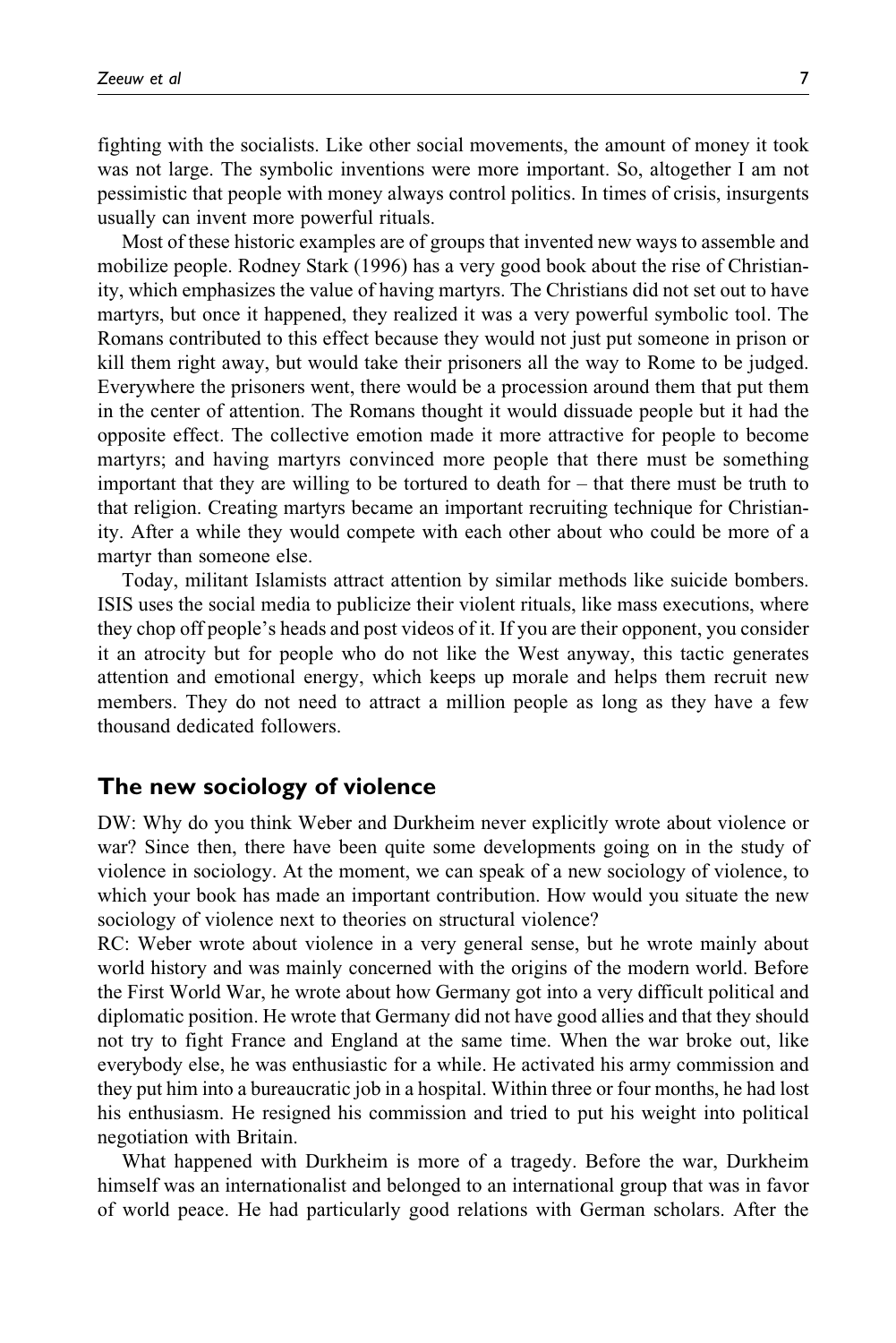assassination at Sarajevo, there were a lot of pro-war demonstrations in France. The French intellectuals almost all started to join in the war effort. Durkheim himself did so to the point that he wrote nothing of value in sociology after the war broke out. He wrote the most shameless propaganda about how French civilization had always been superior to the German one. He also wrote about the history of French education and made the point that it was better than the German education system, which was very hypocritical because he had been sent by the Ministry of Education in the 1870s to investigate the German education system and see what reforms had been made there that could be adopted in France. Durkheim destroyed himself intellectually doing wartime propaganda, and he became more and more depressed. He could not even give lectures any more.

This happened to Durkheim even before his son died in the war. Marcel Fournier (2007) shows this in his biography of Durkheim. The last chapter is very depressing to read. You can see Durkheim reducing himself to nothing more than a French nationalist and how he became unable to write sociology. It was not inevitable that all intellectuals should lose their autonomy in the war. In Britain, Bertrand Russell stuck to his pacifist position and got sent to jail. On the German/Austrian side, one of the intellectuals that came out best was Sigmund Freud. During the war, he wrote, among other things, his analysis of death instincts. It might not be a tremendously good psychoanalytic theory but it is an attempt to analyze the war effort during that time instead of joining it. So, it was possible to do this.

Today there is a more widespread interest in all aspects of violence than perhaps any other time in the social sciences. During the 1940s and 1950s, there was a very specific interest in explaining the Nazis, as if nothing like that had ever happened anywhere else. These were very particularistic arguments. Then came a period of declining interest in violence even though the Vietnam War was going on. I just think the field has gotten more mature now. Our historical material has gotten better, our micro data has gotten better, and there has been a lot more field research on violent milieux. Researchers like Elijah Anderson, Alice Goffman, and Bowen Paulle are good examples. We have just reached a critical mass of data and better theorization.

This new theory of violence is different from the notion of structural violence which, I think, is an attempt to make a moral evaluation. That is a political or philosophical move but it does not help us as sociologists. Certainly we want to explain structural inequality, but its form is not at all like the dynamics of violence as we see it empirically. Some people would define violence as anything that instills a sense of social inequality and domination into its participants, but whether this has an effect on actual physical violence is an empirical question. A large proportion of children, for example, do things in play which involves fighting and some sort of domination. But since it is defined in a play frame, it does not have much of carryover to anything outside of that frame. Some theorists say that if we did not have any games with emotional dominance among children, then we would not have violence in adults. But I do not think that is empirically accurate. I doubt that many of the political officials who are in charge when war breaks out necessarily have anything in their family background that accounts for it. Being in that office is sufficient to explain what they do with the state – which is, after all, an organization founded on military power.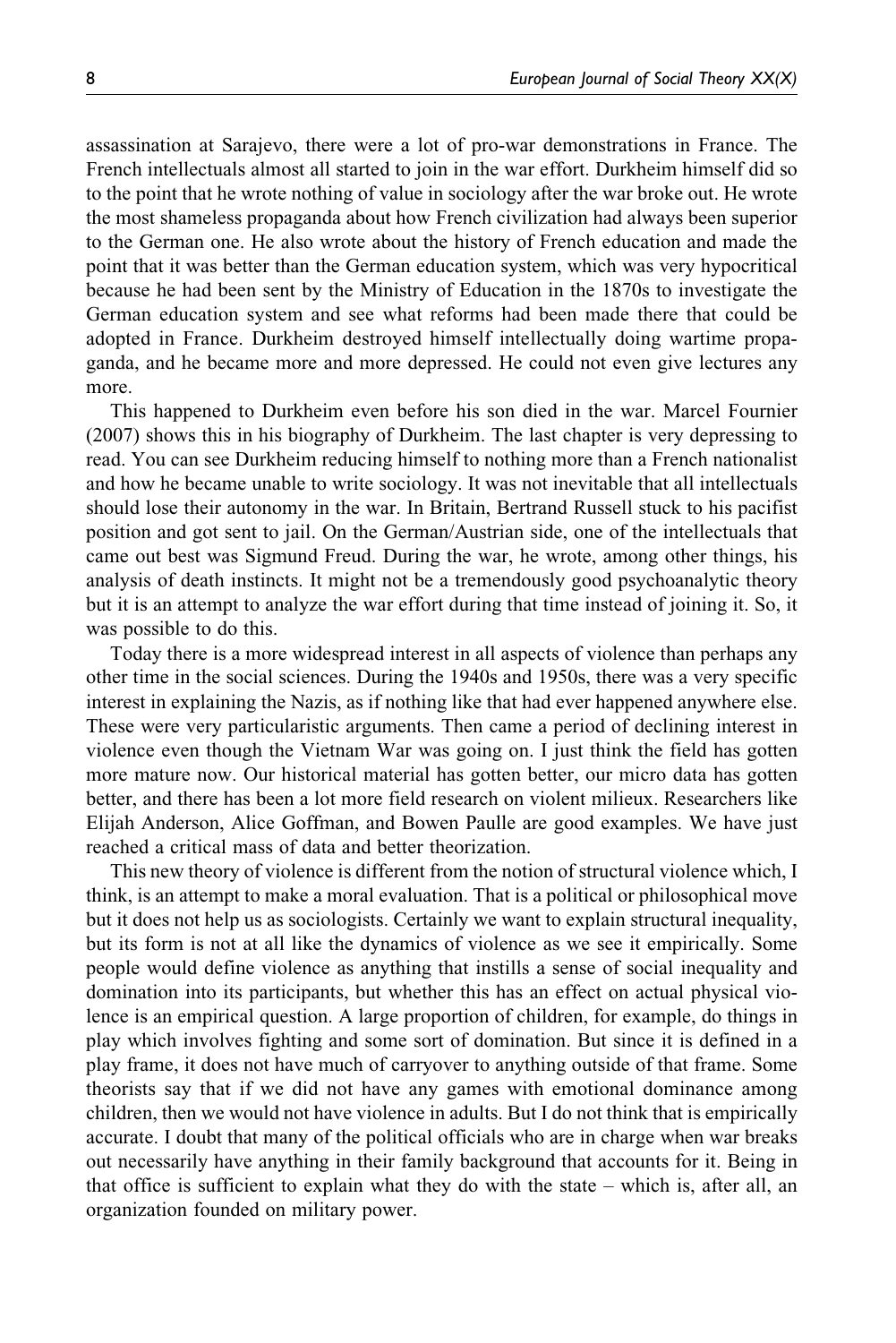I do think it is very worthwhile investigating what children at different ages see in various situations, and what emotions people actually feel at those times. When I saw a dead body for the first time, for instance, I was four years old. That was in Berlin. The reason I saw this was because my father was working in the State Department and he took his family to Germany in 1946. One day the Russians had got permission to come and dig up our back yard because there were dead Russian soldiers buried there. I remember my older sister and I watching them from the window. My mother would say that we could not play across the street because there were unexploded bombs. But that was just a fact. My parents did not emotionally mark this as traumatic or shocking, just something you needed to pay attention to. So I think the emotional marker is what is important, not the mere fact of violence itself.

What I really do not like is the move that Bourdieu makes to talk about stratification as if it is symbolic violence because then you lose causality. If you get rid of the distinction between symbolic and personal violence, you make it impossible to talk about the difference between attacking another human being and attacking a physical object. So I think it is worth keeping that distinction. A typical pattern in riots is a group of three to six people who are attacking one person who got isolated. But in one of my photos from Pakistan there are four rioters attacking a motorcycle. The structure of the picture is very similar except for, in this case, it is a motorcycle. It looks like the same object, the motorcycle is just a surrogate for a person. And in the year 2005, there were the so-called banlieu riots in France. These riots consisted almost entirely of burning cars and buses. In that case, symbolic violence is an attack on public objects. Particularly if you live in a poor area, the cars are not likely to belong to people from your social class and the buses are in some sense part of the state. But there was very little real violence against people. Symbolic violence is cheap and easy; real violence is not.

One thing that makes violence against people different is that people must overcome the barrier of confrontational tension and fear.<sup>2</sup> There are several ways how confrontational tension can be circumvented, leading people into a subjective tunnel of violence. One of the pathways is when a violent person becomes caught up in one's own rhythm (such as hitting or firing, over and over again) without paying too much attention to the other person. We see that pattern particularly in accounts by police officers who would not stop firing until their gun is empty. They fell into a rhythm. Police describe their experience as tunnel vision as they did not see much else of the situation except their weapon and its target. Once they start, they cannot stop.

In another version of violence, there is asymmetrical entrainment or a reciprocity between the attacker and the victim. This happens where the victim becomes completely passive, allowing the attacker to escape from confrontational tension. Asymmetrical entrainment also happens in one type of domestic violence, although, in general, domestic violence has three main kinds. There is the kind that is symmetrical, that happens among young couples where the fights are evenly matched and for them it often turns into a game. And then there is the type where one really beats up the other, typically the man beating up the women or an adult beating a child. In such cases, the victim may try to resist but the attacker gets completely into that subjective tunnel of rhythmic attack. The third type is where the dominant partner has trained the other partner to act as the victim. That is also what bullies do: they get their victims to act that part.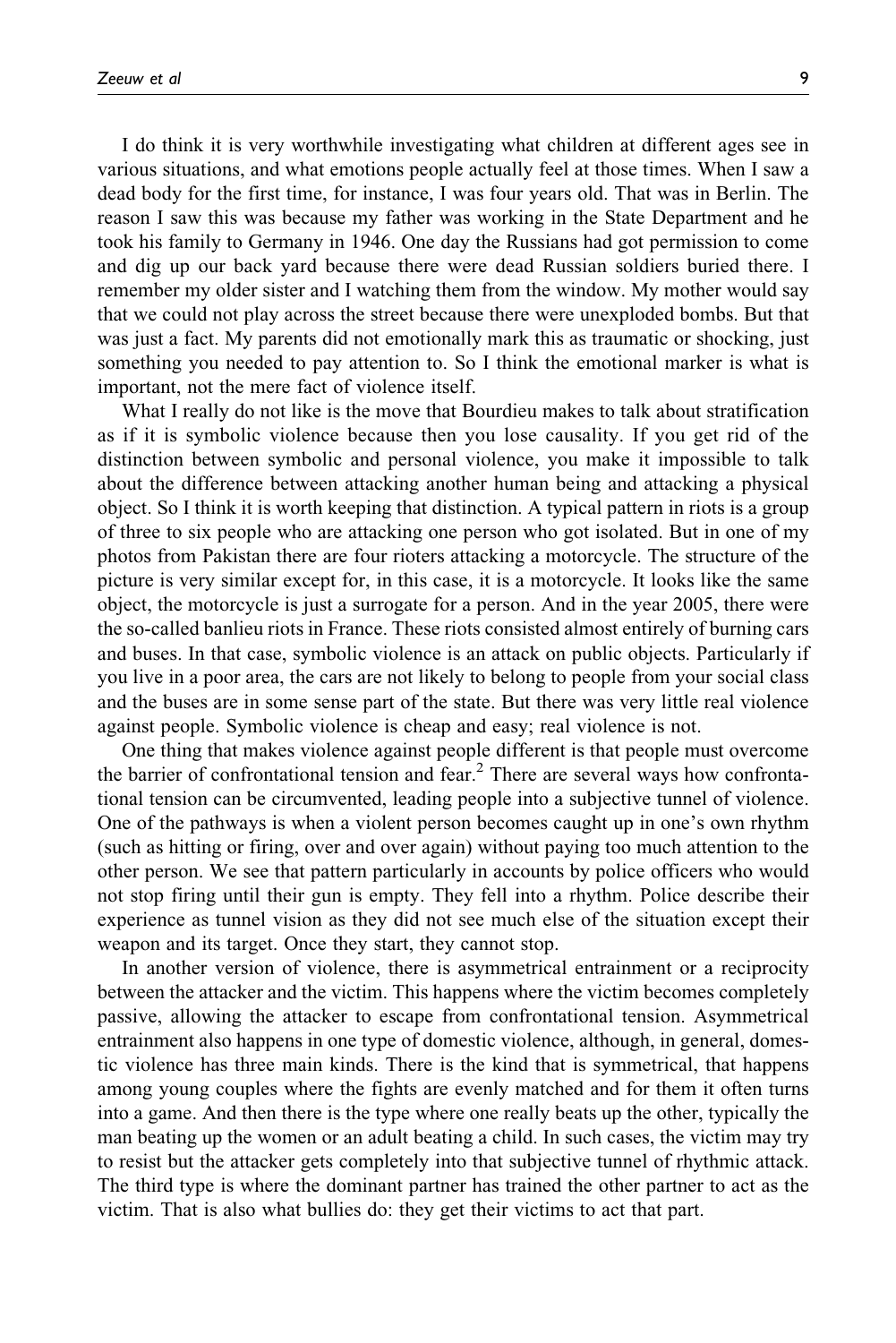Military violence is another topic, but it also depends on emotional reactions and emotional domination. A new question is whether emotions will disappear if all weaponry is run by high tech. Some military thinkers since the 1990s have been saying that high tech weaponry is going to transform war because there will no longer be what Clausewitz called friction; no fog of war. Soldiers' emotions which cause them to do ineffective things will disappear by replacing soldiers with computers and other machines. But is this really happening? My investigations suggest that high tech weapon systems are quite vulnerable to each other, for instance, by electronic hacking. Also, high tech weapons can break down, sometimes for banal reasons, like not having enough electric batteries to use them in the field, or that a radar-deceiving aircraft hull has to be repaired. I have asked soldiers who fought in Afghanistan about high tech weapons, like the ones that will locate where an enemies' artillery fire is coming from and then counterattack exactly that place. But soldiers say they rarely have these weapons because they are big and difficult to transport, they are very expensive, and you usually don't have them when you need them. Further, if you have a highly interconnected computerized system, it also becomes very vulnerable to breakdowns. If it breaks down in one place, the problem gets rapidly propagated everywhere. So, on the whole, you do not want to design a military system that is too centralized, since it would be too vulnerable.

My overall conclusion on high tech military is that there is a tendency for high tech weapons systems to deteriorate back to less high tech forms after they have been put into action and undergone attrition. When militaries attack each other, they are trying to degrade each other's organization and equipment. The one who is capable of moving back to a lower level of technology faster will be the one who wins. So we get back to the emotional processes that cause friction. When ISIS took over northern Iraq in a couple of weeks in 2014, it was clearly an emotional effect. An army of 10,000 men beat an army of 250,000 men. The Iraqi army just fell apart, even though it had better weapons. They were completely demoralized. So that was an emotional victory and not a technological victory.

# Attention space

DW: One of the concepts that reappears in your work is the idea of attention space. This points to the importance of social adjustment, to a shared focus of attention, and action. You used this idea of attention space to analyze violence in immediate situations in your book Violence, and also, in The Sociology of Philosophies, to conceptualize the struggle between philosophers' intellectual ideas, which transcends situations across time and space. On what level of the social would you position the concept of attention space? And could you compare this notion of attention space to Bourdieu's concept of field? RC: I started with a network analysis of philosophers and was able to inductively establish the principle that the people who become most famous in the future have more connections to other people who also have high levels of fame – as predecessors, contemporaries, and successors. A teacher like Aristotle had hundreds of students, and someone in more modern times like Wilhelm Wundt might have several thousands, whereas only half a dozen of those students themselves became important. So there had to be something else besides the network connection and I decided to call this a limited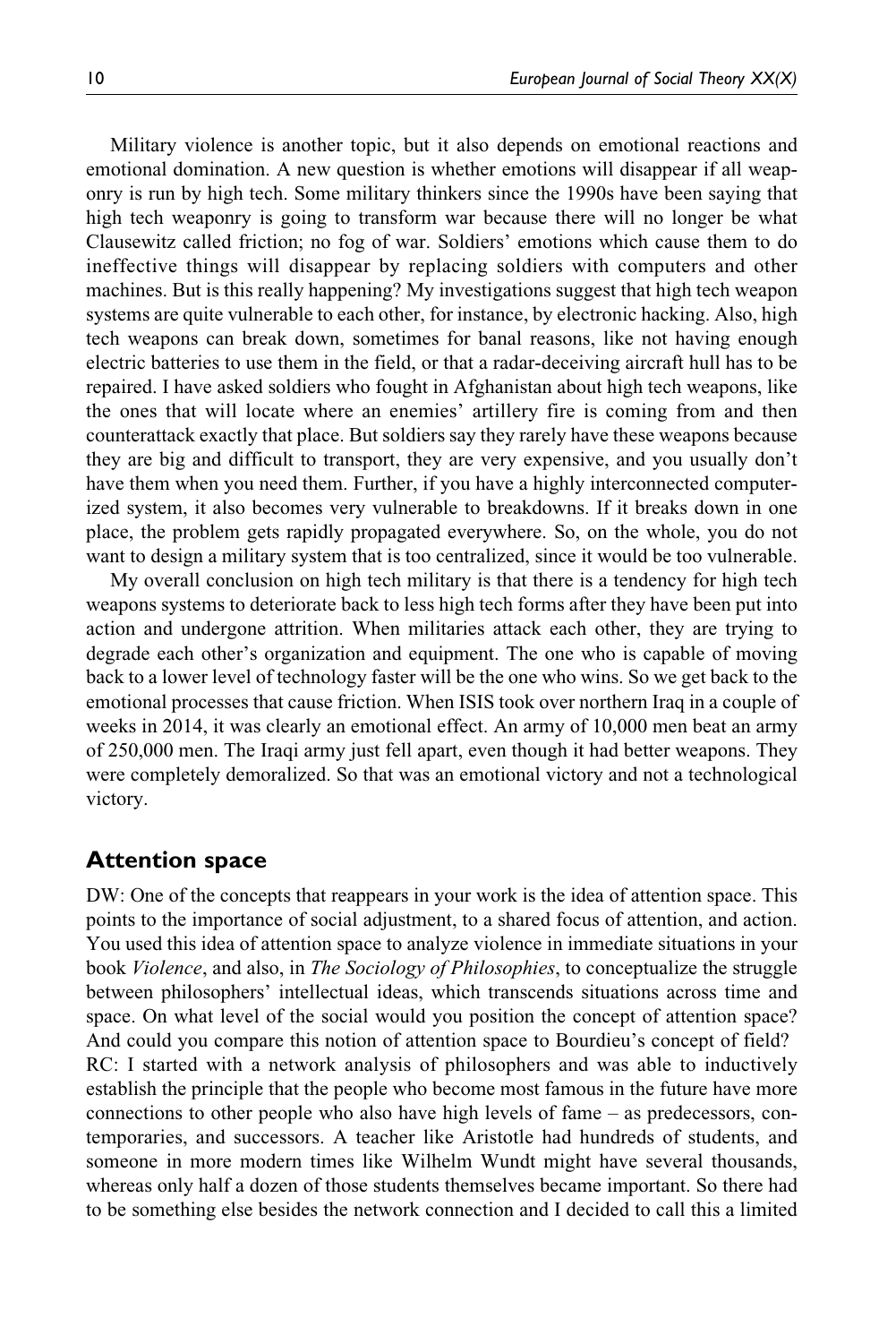attention space. By analyzing the networks of philosophers, it became apparent that you never get one extremely famous person at one time. There are always at least two and typically three. That is because they are dividing up the field with their arguments. They are arguing against each other.

On the other hand, there are many ways to create innovations in a field. You could easily create schools of thought that are distinct from each other. However, it is on the receptive part of the network that most of those complicated distinctions are no longer paid attention to. This provides a theoretical explanation why there is an upper limit that no more than about six positions are able to transmit themselves successfully to later generations. If you look at people's careers, you see that they have to make a choice at some point and I think this applies to us today as well as to most intellectuals throughout history. You may start out with high ambition but you eventually realize that you are probably better off following somebody else, and by being a recognized follower of a school you will get some modest recognition, rather than risking having no followers at all, if you are going alone. This happened to the generation directly after Immanuel Kant, most explicitly in the career of Schopenhauer. He was the youngest of the next generation, and he had to wait till he was 60 years old, when his rivals were dead, before there was room in the attention space for him.

The concept of limited attention space perhaps occupies a nebulous position in theory. It is not very micro, but where else would it be located? One place it is located is on the receptive side of a network, the future part of a network. On a more micro level, the people who are very successful in the intellectual field have eminent teachers but the important thing they learn from them is not the specific content of their teachers' ideas. What they learn is how the field operates. They internalize it so well that they can make their moves in their minds  $-$  i.e. create new ideas  $-$  without having to think strategically about who these ideas will appeal to. The attention space gets into the unconsciousness of intellectuals as members of the field. This is similar to what Bourdieu says about fields. What is actually missing in the concept of Bourdieu is the limited attention space, that there is only room for a certain number of people in the field. I started out, then, with network patterns of success and failure as reputations get transmitted across the generations, and I eventually ended up with the concept of limited attention space.

The first time I realized attention space can be applied also to non-intellectual processes was in studying riots. In photos and videos of riots, you can see that there is a relative small percentage of the people in the video who are actually doing anything violent. You see clusters of six to 12 people in the front, throwing rocks, and perhaps a hundred people in the background doing nothing. So why don't the hundred stay home and let the ten do the rioting? The problem is that the latter would not feel that they have any emotional backup. And in other ways audiences have a very strong effect. When they are making noise and showing that they are paying attention, this sustains the rioters. Small-scale fights quickly end when the audience stops paying attention to them. So the concept of attention space seems to come out again in riots and in other sorts of collective violence. In police violence, we find that the more police that are called to a scene of a crime, the greater the chance that someone will be badly hurt by the police. I think that is an audience effect.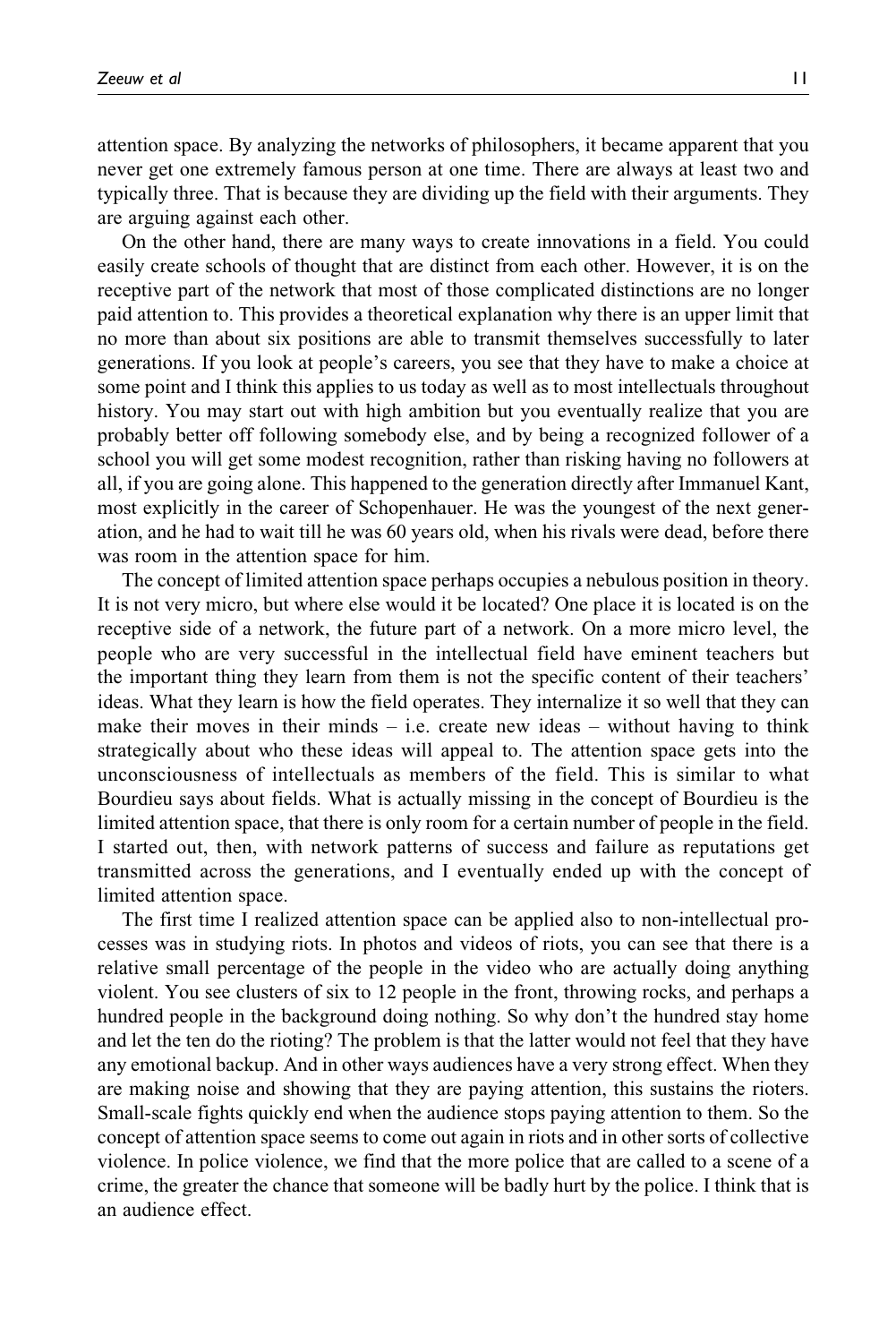In addition, I think that there are different-sized attention spaces in different spheres, such as politics and the economy. For economic fields, Harrison White (2002) argued that it is impossible to have a monopoly in a field of production. You have to have a Coca-Cola and a Pepsi Cola, or a Google and a Facebook, in order to define the field they are competing in. He also looked at data on market shares and came to the conclusion that there will typically be two or three producers who have big market shares and then a tail of six to ten who get little market share. It is also something that evolves over time. At the beginning of a new industry, there will be a lot of contenders and then it will be winnowed down to a fairly small number. Economic fields move much more rapidly than the intellectual world where it takes around 30 years to shift the six most prominent positions. Whereas in the world of capitalist enterprises it shifts more rapidly in reducing to smaller numbers dominating the market.

In politics, the lowest number is two. At a minimum, there are two opponents. Whenever you have a political campaign with a lot of political positions, there is a period where the numbers have to wind down. In this respect, politics is like violent conflict. Whenever a fight actually breaks out, it is almost impossible for people to fight more than one fight at the same time. It is just cognitively and emotionally too confusing. That is the reason why, when violence or a war starts, some of the groups or states who have been enemies will have to become friends or neutrals, at least for the time being. So the way this works in the intellectual attention space and the way it works in economics and politics seem to be different because the number of viable positions and the speed of change over time are different. A more general theory of attention spaces still needs to be developed.

### On sociology

DW: In the last part of *The Sociology of Philosophies*, you describe sociology as somewhere between the abstraction-reflexivity tendency and rapid discovery science. What do you think of the balance sociology has found now?

RC: The phase of rapid discovery has picked up in recent years. The process of increasing abstraction-reflexivity is specific to the history of philosophy, and in mathematics, so that really big shifts in philosophy occur when someone has discovered more of an abstract way of dealing with questions. And then you can replay the debates that went on before at a new level. Specific empirical sciences, like chemistry, carve out a field of analysis which has enough abstraction so that you can make general statements, but it refuses to go more abstract, in order to do empirical work. If you go to a more abstract level, discussions are conceptual rather than empirical.

Sociology certainly has had its debates along that line. The ethnomethodologists are notable in this respect because they actually are philosophical phenomenologists. Garfinkel annoyed a lot of sociologists by saying that sociology does not exist, the only thing that does exist is the ethnomethods for making sense of things. Ethnomethodologists do not like what people like myself do in micro-sociology because we are not doing philosophical phenomenology. We are just using empirical methods on behavior in everyday life and trying to find patterns in its details. Once you see that the ethnomethodologists, in the pure Garfinkel sense, are working in phenomenology instead of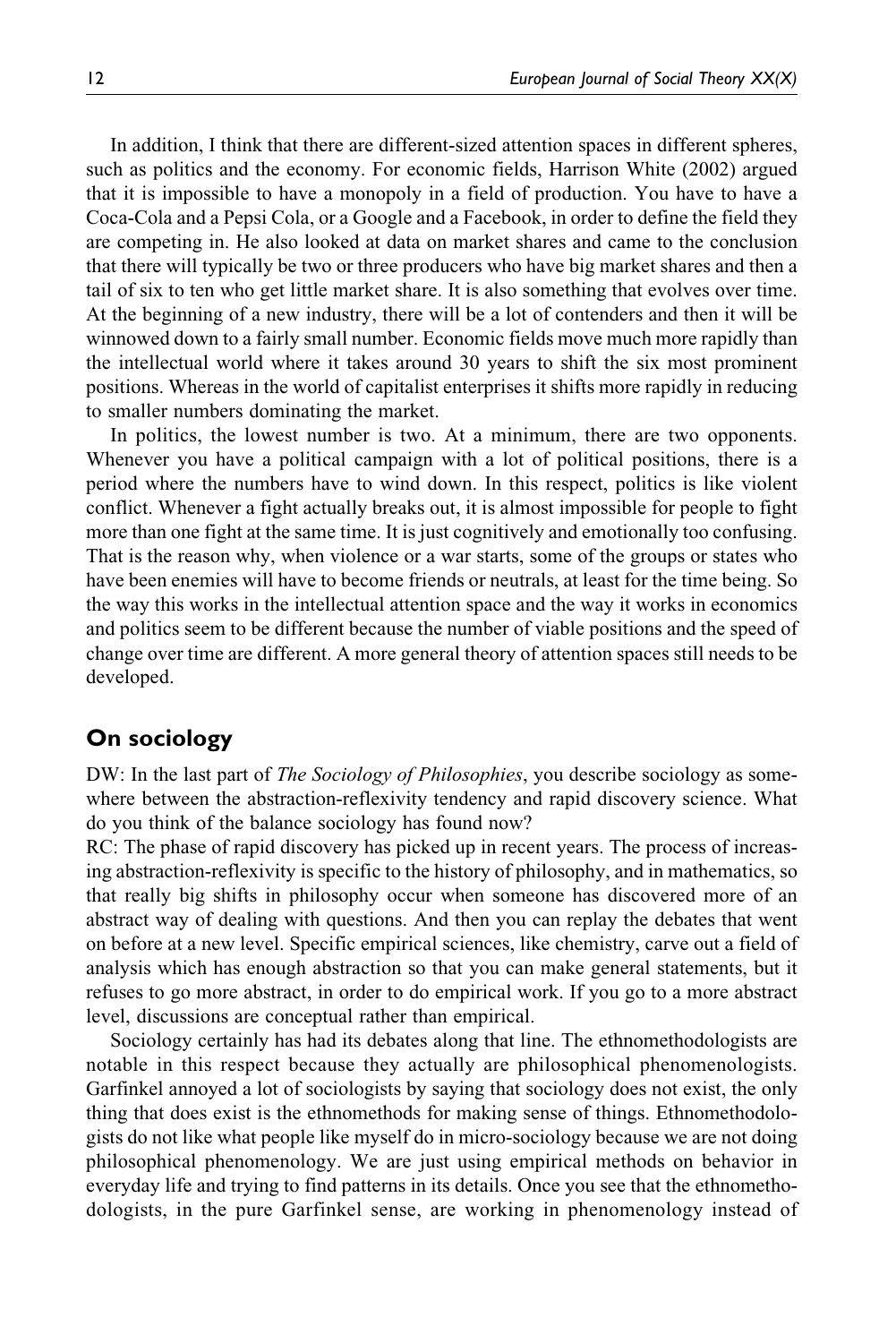sociology, we can stop quarreling because we are doing something else. Another thing that changed the discussion was conversation analysis, which became an empirical discipline. Using tape recordings and analyzing the moves that people make in conversations became a kind of discovery science.

To become a rapid discovery science, you need to have research equipment which is refined enough so that manipulating the equipment will provide something new to discover. This happened to physical science in the nineteenth century when researchers attached electric batteries to a basin where chemicals are poured into water, then running a current through the liquid to read out the electric spectrum. This is how they developed more advanced forms of chemistry. They had a research device that created new data and allowed them to discover all sorts of new elements with different composition. Or they attached the spectrum-reading instrument to a telescope and were able to read the spectrum of objects in outer space, and so forth.

Do we have research equipment of that sort? Maybe video ethnography. For a long time we either asked people what they did or you could eyeball it yourself. But now we are getting data that we are able to view over and over again, getting up close to the micro-details of interaction. We find new patterns in the data, if you have a theoretical eye for where to look, but also new discoveries allow new theory. Video ethnography may well be the part of sociology which is going to be much more like a rapid discovery science in the next couple of decades.

Another research front with potential for rapid discovery is data collected from social media. Although it would be naïve to say that because a lot of people are using social media, it must have some kind of enormous effect. But do we have any more refined theories about what effects mediated communication should have? How does it relate to political mobilization theories? How does it relate to stratification? Questions about whether interaction ritual theory works in the electronic media are fruitful questions. We have some theoretical leads that point us to where we can find better data for these questions. Then we can develop better theories from the data. Also, I think something like that is starting to happen in network analysis. Until recently, network analysts spent most of their time sharpening their descriptive algorithms, and some network analysts did not want there to be any content to the networks, deliberately ignoring what people in the networks are doing. But now you can attach conventional variables to network processes. Network analysis is also starting to become more dynamic. It is of course a lot easier to work with networks that are static than figuring out how they change. Now we are starting to understand how networks change – see, for instance, John Levi Martin's book, Social Structures (2009), which shows which kind of networks can become very large, and which kinds fall apart as they get larger. Today we are lucky to live in a period when some of the new sub-fields of sociology are on the verge of becoming mature. We are getting good data. We will get good theories.

#### Declaration of Conflicting Interests

The authors declared no potential conflicts of interest with respect to the research, authorship, and/ or publication of this article.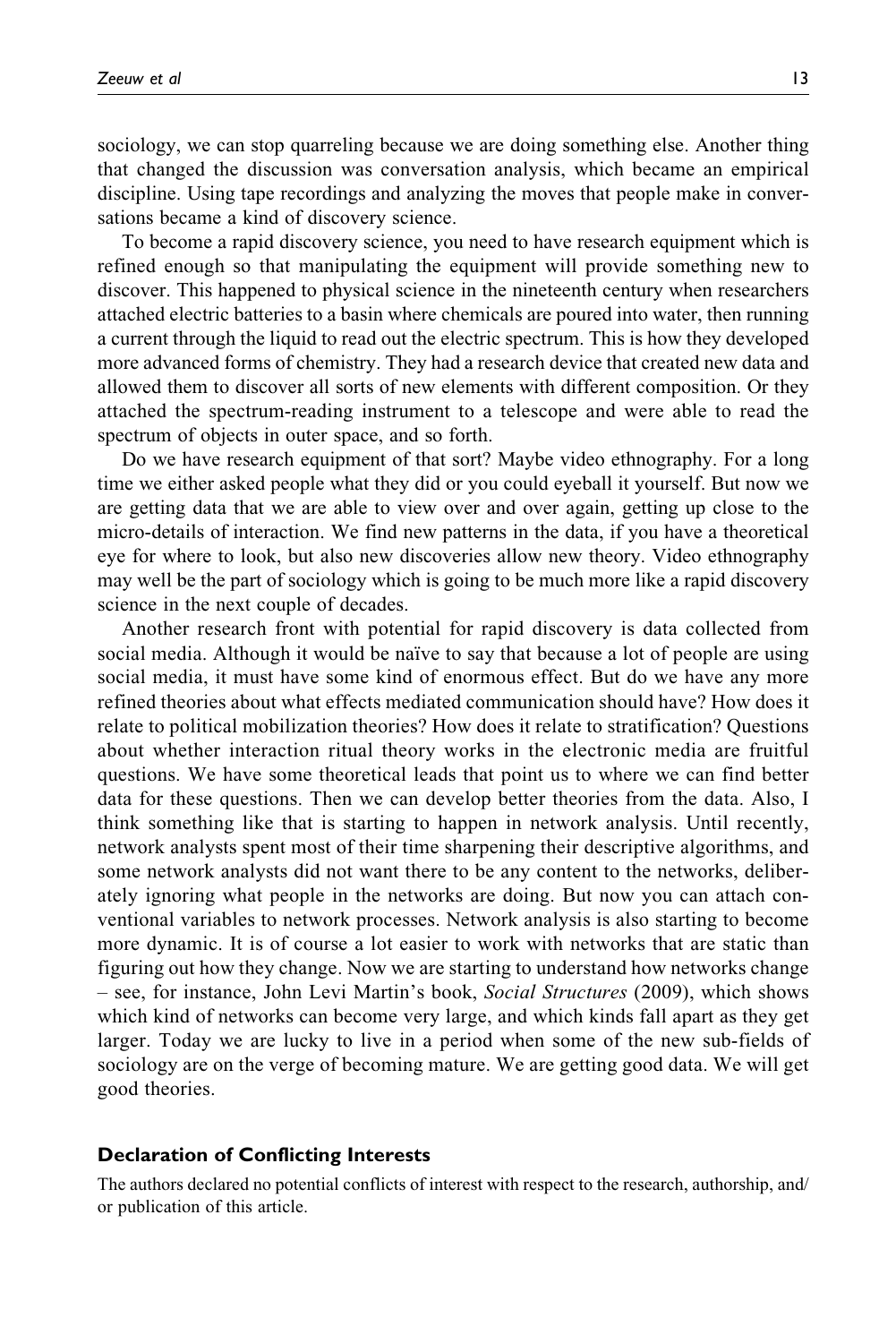## Funding

The authors received no financial support for the research, authorship, and/or publication of this article.

### **Notes**

- 1. We would like to thank Randall Collins and the other participants in the interview: Amanda Ferrandino, Barbara van der Ent, Sander van Haperen, Bowen Paulle and Justus Uitermark. In this article the questions are mainly posed by Don Weenink (DW), Alex van der Zeeuw (AZ) and Justus Uitermark (JU).
- 2. Collins (2008) uses the term confrontational tension and fear  $(ct/f)$  to denote the emotional arousal that occurs when people engage in mutual antagonistic involvement. They feel tense, as their focus of attention is increasingly on their antagonism, on their not being attuned with the other. The crucial point is that  $ct/f$  forms a barrier that keeps people from using violence.

#### **References**

- Collins R (1979) The Credential Society: An Historical Sociology of Education and Stratification. New York: Academic Press.
- Collins R (1982) Sociological Insight: An Introduction to Non-obvious Sociology. New York: Oxford University Press.
- Collins R (1986) Weberian Sociological Theory. Cambridge: Cambridge University Press.
- Collins R (1994) Four Sociological Traditions. Oxford: Oxford University Press.
- Collins R (1998) The Sociology of Philosophies: A Global Theory of Intellectual Change. Cambridge, MA: Harvard University Press.
- Collins R (2004) Interaction Ritual Chains. Princeton, NJ: Princeton University Press.
- Collins R (2008) Violence: A Micro-sociological Theory. Princeton, NJ: Princeton University Press.
- Collins R (2009 [1975]) Conflict Sociology: A Sociological Classic Updated. London: Routledge. Abridged and updated by S K Sanderson.
- Collins R. and McConnell M (2015) Napoleon Never Slept: How Great Leaders Leverage Social Energy. E-book, available at [htpp://maren.ink](http://htpp://maren.ink)
- Fournier M (2007) Emile Durkheim, 1858-1917. Paris: Fayard.
- Ling R (2010) New Tech, New Ties. How Mobile Communication Is Reshaping Social Cohesion. Cambridge, MA: MIT Press.
- Martin J L (2009) Social Structures. Princeton, NJ: Princeton University Press.
- Pagis M (2015) Evoking equanimity: silent interaction rituals in Vipassana meditation retreats. Qualitative Sociology 38: 39–56.
- Stark R (1996) The Rise of Christianity: A Sociologist Reconsiders History. Princeton, NJ: Princeton University Press.
- White H C (2002) Markets from Networks: Socioeconomic Models of Production. Princeton, NJ: Princeton University Press.

### Author biographies

Alex van der de Zeeuw is currently a MA student in Social Sciences at the University of Amsterdam. He has been involved in several research projects on social movements, prison rehabilitation, research methodology, and art fields.